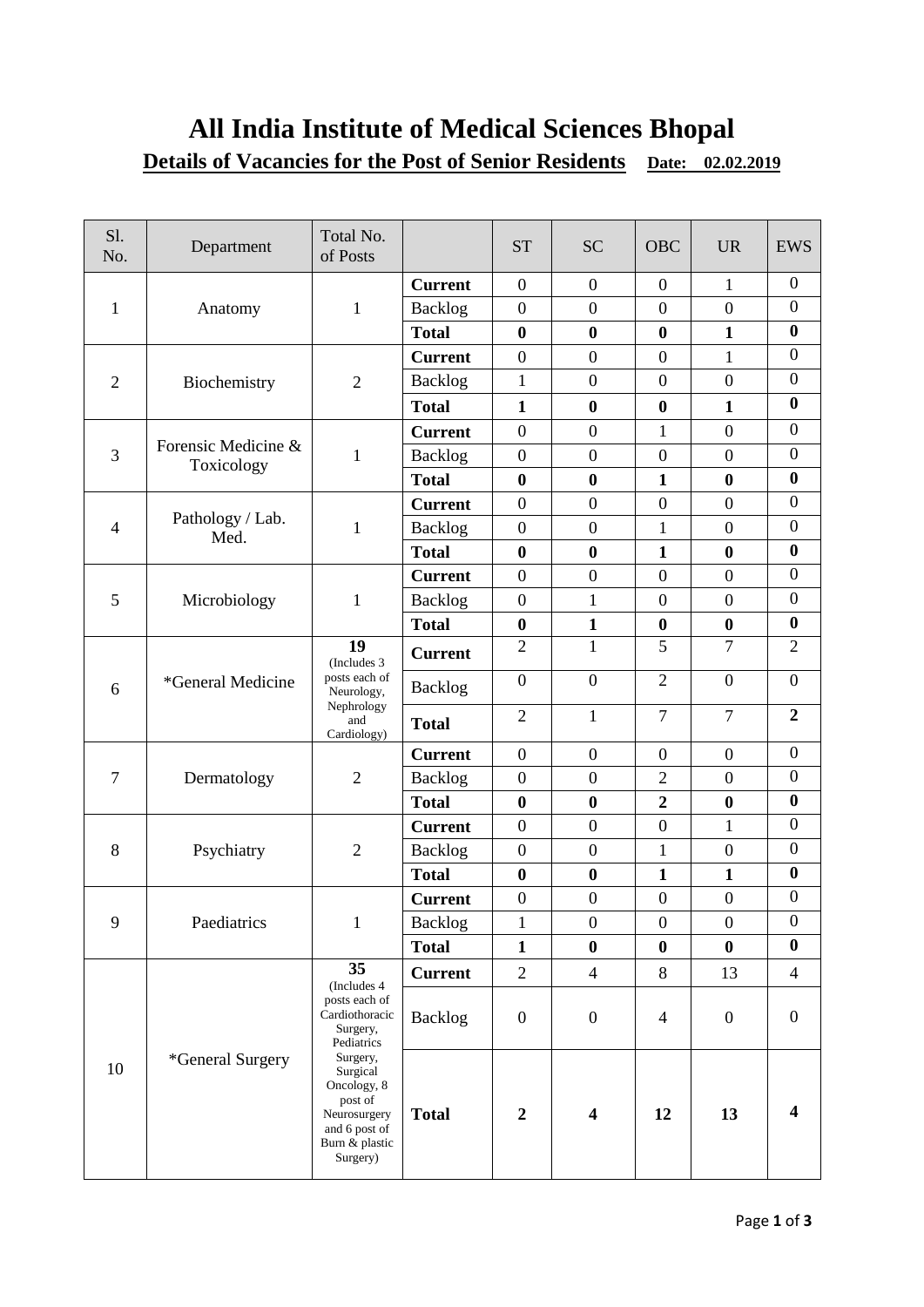| 11           | Orthopaedics                                  | 3              | <b>Current</b> | $\overline{0}$   | $\overline{0}$          | $\overline{0}$          | $\overline{0}$   | $\mathbf{1}$     |
|--------------|-----------------------------------------------|----------------|----------------|------------------|-------------------------|-------------------------|------------------|------------------|
|              |                                               |                | <b>Backlog</b> | $\mathbf{1}$     | $\Omega$                | 1                       | $\Omega$         | $\boldsymbol{0}$ |
|              |                                               |                | <b>Total</b>   | $\mathbf{1}$     | $\bf{0}$                | $\mathbf{1}$            | $\bf{0}$         | $\mathbf{1}$     |
| 12           | Ophthalmology                                 | $\mathbf{1}$   | <b>Current</b> | $\boldsymbol{0}$ | $\overline{0}$          | $\overline{0}$          | $\overline{0}$   | $\overline{0}$   |
|              |                                               |                | Backlog        | $\mathbf{0}$     | $\theta$                | $\mathbf{1}$            | $\Omega$         | $\overline{0}$   |
|              |                                               |                | <b>Total</b>   | $\bf{0}$         | $\bf{0}$                | $\mathbf{1}$            | $\bf{0}$         | $\bf{0}$         |
| 13<br>14     | Obstetrics &<br>Gynecology<br>Radio diagnosis | 6<br>8         | <b>Current</b> | $\mathbf{1}$     | $\overline{0}$          | 1                       | $\mathbf{1}$     | $\mathbf{1}$     |
|              |                                               |                | <b>Backlog</b> | $\mathbf{0}$     | $\theta$                | $\overline{2}$          | $\theta$         | $\boldsymbol{0}$ |
|              |                                               |                | <b>Total</b>   | $\mathbf{1}$     | $\bf{0}$                | 3                       | $\mathbf{1}$     | $\mathbf{1}$     |
|              |                                               |                | <b>Current</b> | $\boldsymbol{0}$ | 1                       | 1                       | $\mathbf{1}$     | $\overline{0}$   |
|              |                                               |                | <b>Backlog</b> | $\overline{0}$   | $\overline{2}$          | 3                       | $\Omega$         | $\boldsymbol{0}$ |
|              |                                               |                | <b>Total</b>   | $\bf{0}$         | $\overline{\mathbf{3}}$ | $\overline{\mathbf{4}}$ | $\mathbf{1}$     | $\bf{0}$         |
|              | Anesthesiology                                | 6              | <b>Current</b> | $\mathbf{0}$     | $\overline{0}$          | $\overline{0}$          | $\overline{0}$   | $\overline{0}$   |
| 15           |                                               |                | <b>Backlog</b> | $\boldsymbol{0}$ | 3                       | 3                       | $\overline{0}$   | $\boldsymbol{0}$ |
|              |                                               |                | <b>Total</b>   | $\bf{0}$         | $\overline{\mathbf{3}}$ | 3                       | $\bf{0}$         | $\bf{0}$         |
| 16           | Transfusion<br>Medicine & Blood<br>Bank       | $\overline{2}$ | <b>Current</b> | $\mathbf{0}$     | $\mathbf{1}$            | $\overline{0}$          | $\mathbf{1}$     | $\overline{0}$   |
|              |                                               |                | <b>Backlog</b> | $\mathbf{0}$     | $\overline{0}$          | $\overline{0}$          | $\overline{0}$   | $\boldsymbol{0}$ |
|              |                                               |                | <b>Total</b>   | $\boldsymbol{0}$ | $\mathbf{1}$            | $\bf{0}$                | $\mathbf{1}$     | $\bf{0}$         |
| 17           | Physical Medicine &<br>Rehabilitation         | $\overline{2}$ | <b>Current</b> | $\overline{0}$   | $\overline{0}$          | $\overline{0}$          | $\overline{2}$   | $\overline{0}$   |
|              |                                               |                | <b>Backlog</b> | $\boldsymbol{0}$ | $\overline{0}$          | $\overline{0}$          | $\overline{0}$   | $\overline{0}$   |
|              |                                               |                | <b>Total</b>   | $\boldsymbol{0}$ | $\bf{0}$                | $\bf{0}$                | $\overline{2}$   | $\bf{0}$         |
| 18           | Neonatology                                   | $\overline{4}$ | <b>Current</b> | $\overline{0}$   | $\theta$                | $\mathbf{1}$            | $\mathbf{1}$     | $\mathbf{1}$     |
|              |                                               |                | <b>Backlog</b> | $\mathbf{0}$     | $\overline{0}$          | 1                       | $\overline{0}$   | $\overline{0}$   |
|              |                                               |                | <b>Total</b>   | $\bf{0}$         | $\bf{0}$                | $\boldsymbol{2}$        | $\mathbf{1}$     | $\mathbf{1}$     |
| 19           | Endocrinology $&$<br>Metabolism               | $\overline{4}$ | <b>Current</b> | $\boldsymbol{0}$ | 1                       | 1                       | $\overline{2}$   | $\boldsymbol{0}$ |
|              |                                               |                | <b>Backlog</b> | $\overline{0}$   | $\boldsymbol{0}$        | $\boldsymbol{0}$        | $\boldsymbol{0}$ | $\boldsymbol{0}$ |
|              |                                               |                | <b>Total</b>   | $\bf{0}$         | $\mathbf{1}$            | $\mathbf{1}$            | $\overline{2}$   | $\bf{0}$         |
| <b>Total</b> |                                               | 101            |                |                  |                         |                         |                  |                  |

#### **Essential Qualifications:**

# **Senior Residents:**

- A MCI/UGC recognized postgraduate medical degree viz. MD/MS/DNB/Ph.D in the respective discipline from a recognized University/Institute.
- Candidates with DM/M.Ch. in concerned specialty will be preferred in respective departments as applicable.
- DM in Neurology, Nephrology & Cardiology can also apply for General Medicine
- M.Ch in Burn & Plastic Surgery, Cardiothoracic surgery, Neurosurgery and Paediatric surgery can also apply for General Surgery
- *For non-medical candidates* in Biochemistry, Anatomy, Microbiology, Pathology & Lab Medicine and FMT, the candidate should possess **M.Sc. Degree in the subject concerned, and Ph.D** from a recognized University/Institute.
- To be eligible for selection for these posts, the candidate should have passed the qualifying examination *before the date of Interview* & result declared to this effect on or before this date. The tenure of qualifying degree should also be completed *before the date of Interview*
- Those Post graduate who have already completed 3 years of Senior Residency (Non-Academic) either at AIIMS or outside will not be considered.